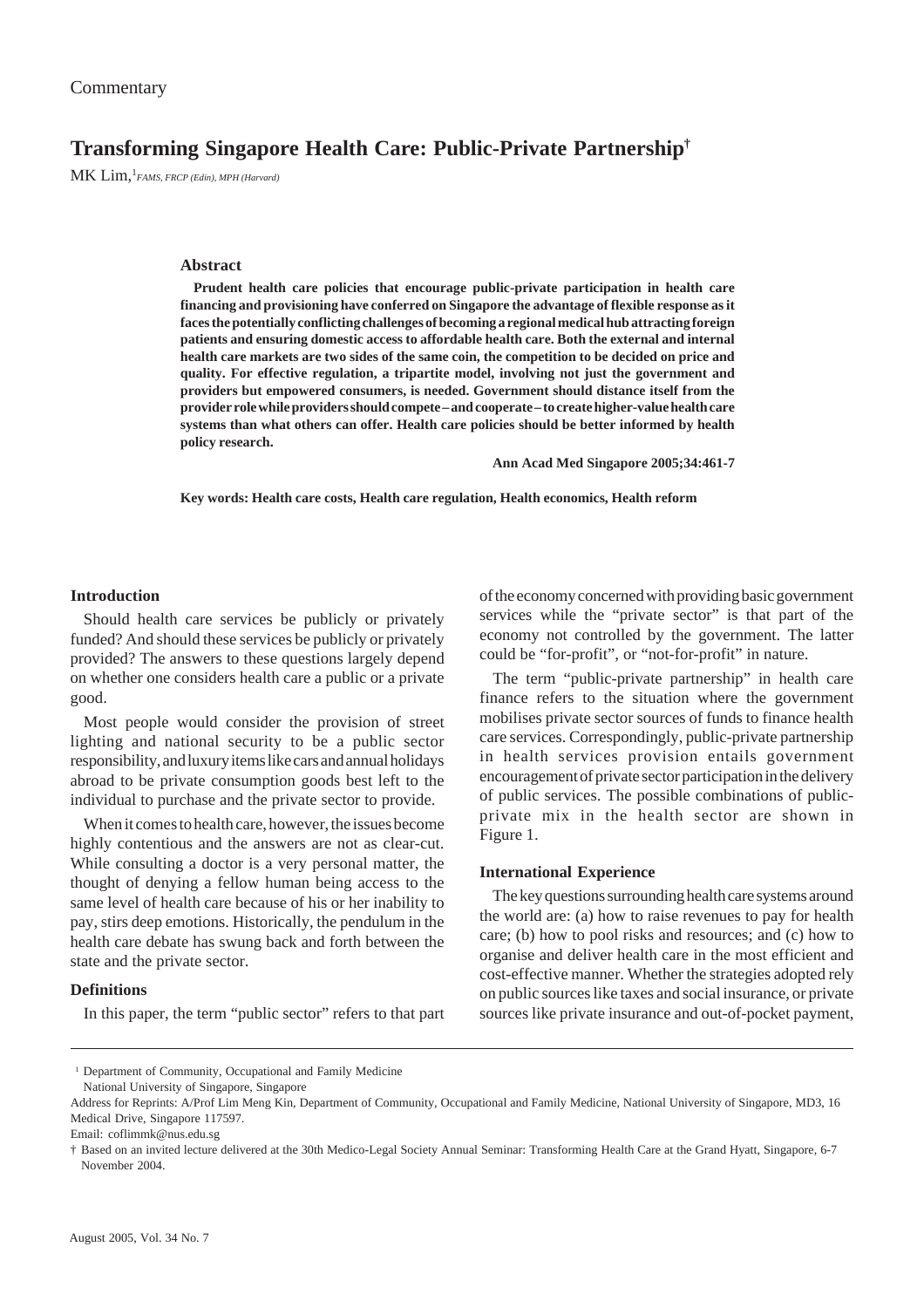|         |         | Public                                  | Private                                  |
|---------|---------|-----------------------------------------|------------------------------------------|
| Finance | Public  | Publicly financed<br>Publicly provided  | Publicly financed<br>Privately provided  |
|         | Private | Privately financed<br>Publicly provided | Privately financed<br>Privately provided |

Provision

Fig. 1. Public-private mix in health care provision and financing.

will have a profound impact on heath care costs, quality, and access.

In making the choice, technical efficiency is an important, but not the only consideration. Most health care systems in western industrialised countries assume a high degree of responsibility for personal health care because they are driven by values which lean heavily towards notions of equity, fairness and solidarity. With the notable exception of the United States, all the Organisation for Economic Cooperation and Development (OECD) countries (including Japan and South Korea) have opted for publicly financed health care systems that provide universal coverage.

The United States relies heavily on the private sector to finance health care, with the result that in 2002, 15.8% of its population (or 42.3 million people) were not covered by health insurance of any form.<sup>1</sup> The Europeans and Canadians (and indeed many Americans themselves) consider this to be highly inequitable. At the same time, they are saddled with runaway health care costs from which they are struggling to break free. The facts on the ground are often different from the official rhetoric.

Thus, although the British in theory enjoy free health care under the National Health Service, 10% of the population have purchased private health insurance, with one-fifth of all elective surgery being performed in the private sector. Likewise, although New Zealanders may enjoy free health care, one-third of the population have private health insurance, with one-fourth of all surgery being performed in private hospitals.<sup>2</sup> In Canada, where the single-tier health care system is mandated by law, increasing numbers who are frustrated with the growing waiting lists for surgery simply cross the border to the United States to buy more responsive, private health care.

In fact, all the welfare states have, without exception, found it necessary to impose arbitrary limits on health care spending and to ration access to expensive medical technology *—* to the extent of compromising on health care quality.

In recent years, the trend in both the developed and developing worlds has been towards greater private sector involvement in health care provision and financing. Reasons for this include insufficient government resources and poor performance on the part of the public sector. State-run institutions are notoriously bureaucratic. There is a growing realisation that involving the private sector in health services provision could lead to improved systems efficiency.

Even in Europe, the sustainability of health care systems founded on egalitarian welfarism is increasingly being challenged as growth in demand outstrips supply.<sup>3</sup> The debate is no longer about "who should pay?" or "who should provide?" but "who can do the job more efficiently?".

# **Singapore's Experience**

#### *Health Care Finance*

Singapore's experience exemplifies an evolving publicprivate partnership in health care financing and provision. In the 1980s, the Singapore government reexamined from first principles the role of the state in health care financing and provision, and concluded that a British-style National Health Service was neither a viable nor a sustainable option. It decided that while the government would continue to subsidise health care (along with other important social areas like housing and education) to bring prices down to an affordable level, the people would have to share in the costs of the services they consume.4

The "3M" system *—* Medisave (1984), Medishield (1990) and Medifund (1993) *—* which forms the centrepiece of Singapore's health care financing system, was therefore premised on the philosophy of shared responsibility, and the economic principle that health care services should not be supplied freely on demand without reference to price. In persuading the people to accept this hard-nosed policy, the government reasoned that the question "who pays?" was not the right question to ask, for "whether it is the government, Medisave, employers, or insurance, it is ultimately Singaporeans themselves who must bear the burden" *—* since insurance premiums are ultimately paid by the people, employee medical benefits form part of wage costs, and taxes are paid by taxpayers.

Over the years, the demand for health care has increased in tandem with the key drivers of health care costs, such as the rapid ageing of the population, advancing medical technology resulting in the increased range and number of possible interventions, and rising public expectations. Singapore's innovative 3M system of health care financing has proven to be very effective in mobilising private financial resources. Medisave, the state-run medical savings accounts, which is compulsory for the working population, today stands at a staggering S\$30 billion, an amount that can underwrite Singapore's total health care expenditure for the next 5 years.

A most remarkable achievement has been the gradual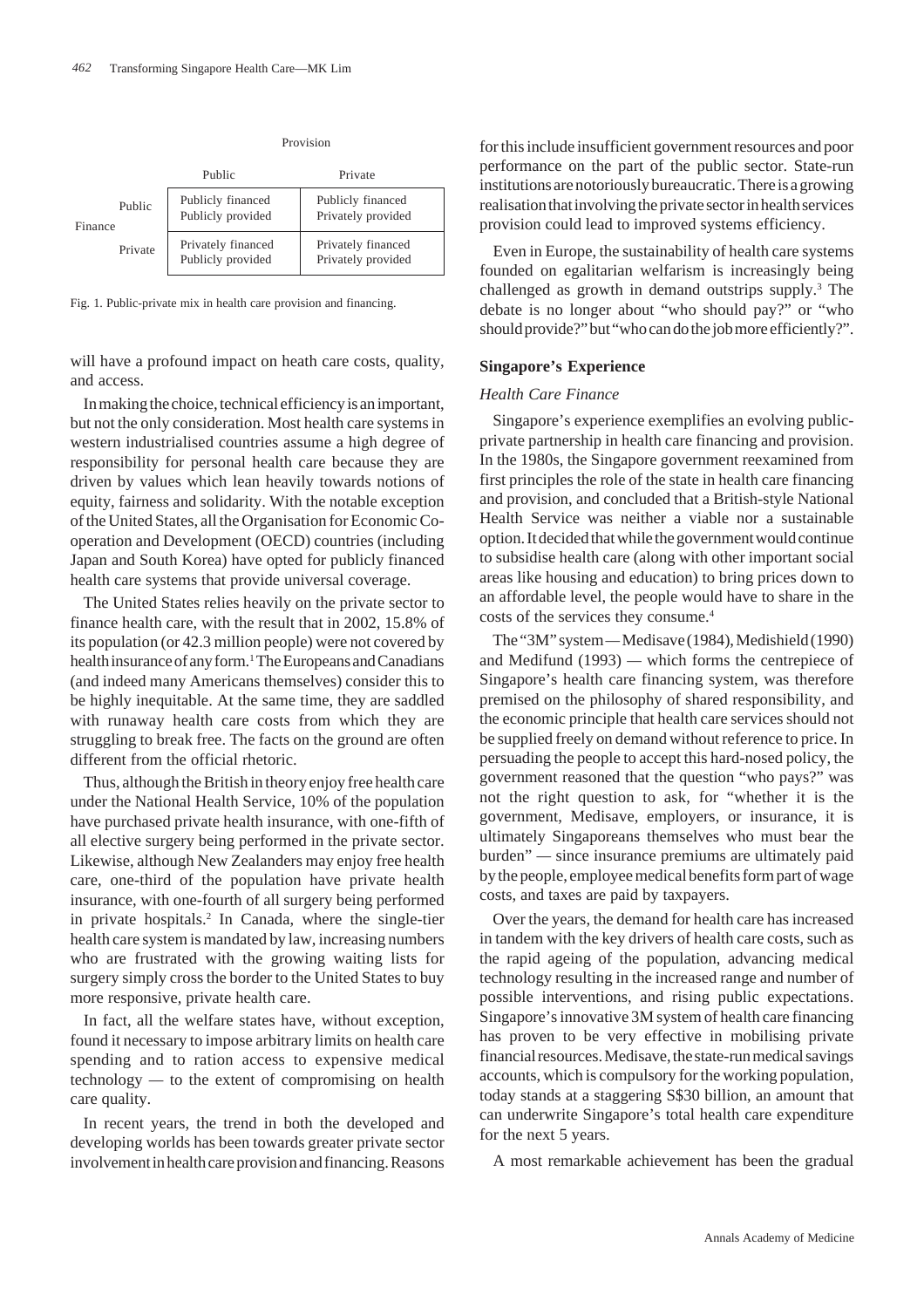

Fig. 2. Public versus private health financing, Singapore (1965-2000).

shift of the financial burden from the government to the private sector (Fig.  $2$ ).<sup>5</sup> Since access to needed care is explicitly guaranteed for the poor,<sup>6</sup> and the state-run Medishield insurance scheme protects against financial ruin from catastrophic illness, the system is on the whole no less humane than a state-funded one.

## *Health Care Provision*

Health care provision comprises a mix of 8 public hospitals and 5 specialty centres which together account for 80% of inpatient beds, with 13 private hospitals accounting for the remaining 20%. Primary health care is easily accessible through an extensive and convenient network of private general practitioners (80%) and public outpatient polyclinics (20%). In addition, an estimated 12% of daily outpatient attendances are by traditional Chinese practitioners in the private sector.

The successful corporatisation of Singapore's health care institutions between 1985 and 2002 has resulted in better efficiency and improved service levels. Market mechanisms and structures have replaced old bureaucratic ones. Presumably, better and more informed decisions are being made at the local level, compared to central planning by the Ministry of Health (MOH).

Patient responsiveness today is a far cry from the overcrowded wards and specialist outpatient clinics of yesteryear. Patient satisfaction is reportedly high (85%); average waiting time for elective surgery is apparently a mere 2 weeks; and the average length of stay in a public hospital is 5 days. With first-world standards of health attainment (an average life expectancy of 78.4 years and an infant mortality rate of 2.2 per 10007 ) at an affordable 3% to 4% of GDP for the last 3 decades, Singaporeans appear to be getting good value for their money.

# *Singapore Health Care at the Crossroads*

Looking ahead, a number of challenges place Singapore's health care system squarely at the crossroads. These include (a) the need for cost containment on the domestic front; (b) Singapore's push to become a regional hub of medical excellence; and (c) the ongoing quest for quality and patient safety.

After years of continuous growth averaging 8.0% between 1965 and 2000, the Singapore economy began to flounder during the 1997 regional financial crisis and the subsequent economic slowdown in 2003 associated with the SARS outbreak. Although it has since bounced back (8% to 9% projected growth for 2004), Singapore's maturing economy faces tough times ahead, including the effects of globalisation and increased competition from China as the emerging economic powerhouse. The government is committed to restructuring the Singapore economy and some recommendations of the Economic Review Committee (2002) have implications for the health sector such as (a) the reduction of the Central Provident Fund (CPF) contribution rate (thus affecting the Medisave contribution rate) and (b) the identification of the health sector as an important sector to target economic growth – in other words, to further commercialise medicine and turn it into a money spinner for the Singapore economy.

#### *Challenge of Cost Containment*

In theory, rising health care costs should not pose a problem if the rate of increase is matched by rising national income, just as the legendary Milo of Crotona grew stronger each day by lifting his calf every day *—* as the calf grew, so did his muscles! Unfortunately, in Singapore's case the calf is growing faster than our ability to carry it. Health care expenditure cannot remain at 3% of GDP for long. For one thing, as the economy matures and GDP growth inevitably slows, the masking effect of an expanding GDP denominator will disappear. Another factor is the rapidly ageing population, now constituting a mere 7.7%, but projected to increase to 14% in 2010 and 25% in 2030. The 3M formula was not designed to take into account the long-term care needs of the elderly. Advancing medical technology in the era of genomic medicine will add to the mounting cost pressures.

New schemes like Eldercare and Elderfund have been added. The government has acknowledged that the key parameters for Medishield (since 1990) such as premiums, deductibles and benefits have not been sufficiently updated to reflect the increased cost of hospitalisation. Hence, a major revamp is underway to fine-tune Medishield and to broaden its risk pool.

However, a more fundamental weakness of Singapore's cost containment strategy that has not been adequately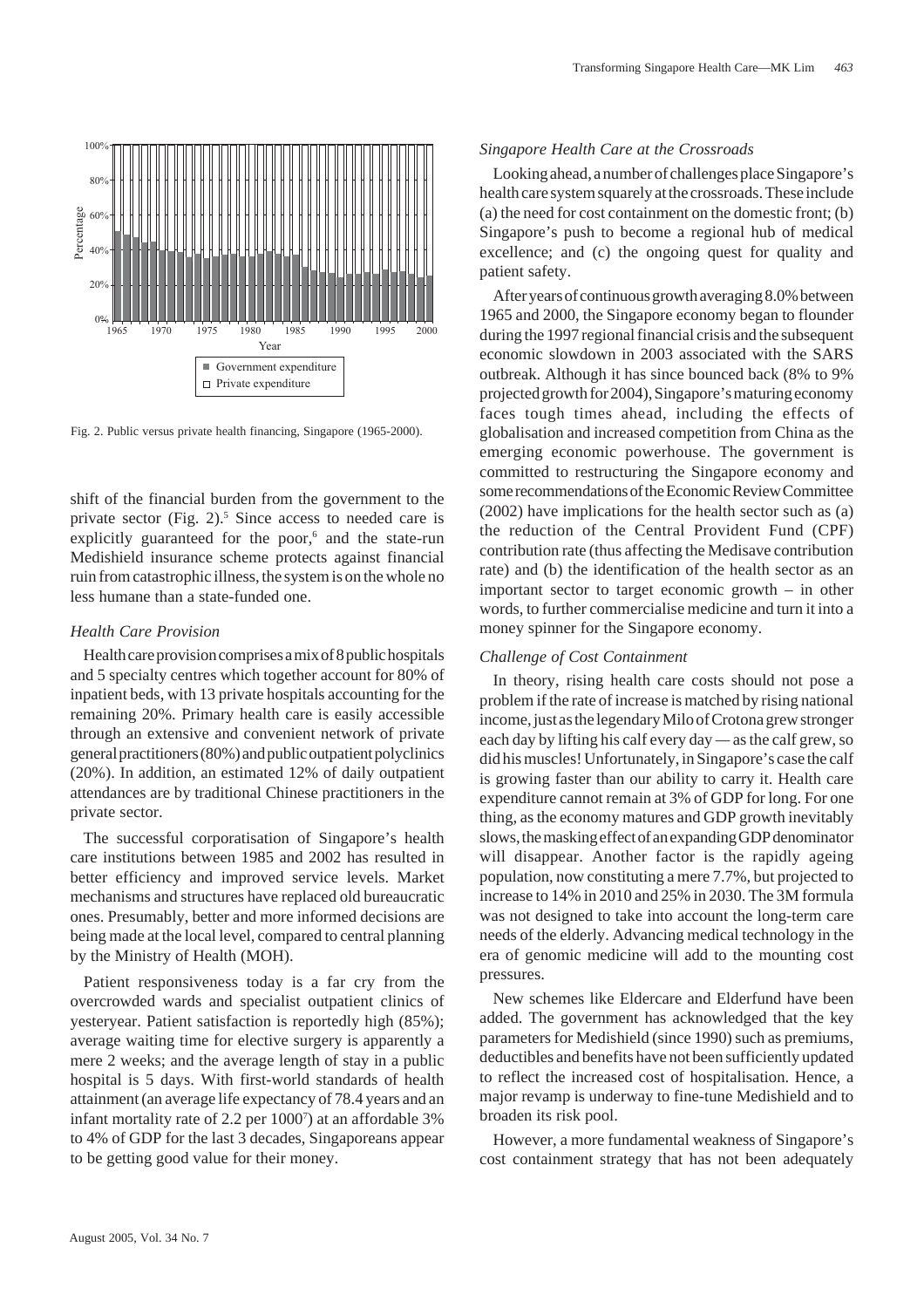addressed is its almost exclusive focus on the demand side. The 3M system was explicitly designed to curb overconsumption and to counter the "moral hazard" associated with fee-for-service, third-party reimbursement. The result has been the successful moderation of the government's share of total expenditure, but not private spending. It can be observed that total health care spending has in fact risen exponentially, despite the 3M system being in place (Fig. 3). The focus has been on how to pay for health care, not how to purchase health care wisely.

It is pertinent to point out that every dollar spent on health care is a dollar earned by health care providers. Hence, there is inherently no incentive for health care providers to want to contain costs. Indeed, providers could be expected to exhibit entrepreneurial behaviour.

Casemix was introduced in 1999 as a cost containment measure to check supply-side moral hazard. But alas, since  $E = P \times Q$  (where  $E =$  expenditure,  $P =$  price and  $Q =$  quantity) controlling price (P) alone (which is what reimbursement based on DRG attempts to do) is not going to curb the quantity (Q) of services supplied. There is also no evidence that the splitting of Singapore's heath care institutions into 2 competing clusters has resulted in competition of the healthy kind that would justify the increased overheads of having 2 clusters, or that Singapore's doctors are rendering health care at the economically optimal point, where the marginal benefits to patients would justify the marginal costs of treatment.

#### *Challenge of Becoming a Regional Medical Hub*

The fact that Singapore's major private sector health care players are listed on the Singapore Exchange reflects the government's favourable disposition towards the commercialisation of health care services. The government has in recent years also allocated billions of dollars to



Fig. 3. Trends in national health expenditure, Singapore (1965 to 2000).<sup>4</sup>

attract foreign pharmaceutical and biotechnology companies to Singapore, including multinationals like Schering-Plough, GlaxoSmithKline, Merck, Sharp & Dohme, Aventis and Pfizer. Realising that Singapore doctors enjoy a good reputation, as attested by the 200,000 foreign patients who came from the surrounding region in  $2003$ ,<sup>8</sup> it wants to turn Singapore into the premier medical hub in the region.

The Economic Review Committee, charged with making recommendations to improve Singapore's competitiveness, has set an ambitious target of one million foreign patients a year by 2010, which would bring in an estimated \$3 billion annually and create 13,000 jobs.<sup>9</sup> In 2004, the Economic Development Board, Singapore Tourism Board (STB) and International Enterprise Singapore (IE) announced the launch of Singapore Medicine, a multiagency government initiative aimed at developing Singapore into one of Asia's leading destinations for health care services.

Who should drive the regional push: the public or private sector? As with health care financing, focusing on "who?" is to ask the wrong question. To use Deng Xiaoping's metaphor, what matters is not the colour or breed of the cat, but its ability to achieve results.

The challenge is not only to achieve the set targets, but to do so in a manner that enhances Singapore's standing in the international arena and its relations with its neighbours. The last thing we want is to become a high-priced medical "tourist trap" founded on activity-based, rather than evidence-based medicine. This means a focus on the basics — ethical, cost-effective medical practice, with emphasis on quality and patient safety.

This leads us to the third challenge, which has implications for both the domestic and regional/international fronts.

## *Challenge of Quality and Patient Safety*

There is growing concern worldwide that the health care industry is plagued with unnecessary and inappropriate care, even replete with medical errors. The Institute of Medicine's 1999 report, "To Err is Human", has put the issue of patient safety and quality firmly on the public agenda. The 2001 sequel, "Crossing the Quality Chasm", has described the wide gulf that exists between what is and what should be in terms of quality health care. $10,11$ 

How does medical care in Singapore measure up in terms of safety, effectiveness, patient-centeredness, timely care, efficiency and equity? To safeguard patient safety and ensure quality care, it is essential that these unknowns about our health care processes and outcomes are measured *—* for what we do not measure we cannot manage.

Singapore's journey in quality and patient safety has been discussed elsewhere and will not be repeated here.<sup>12</sup>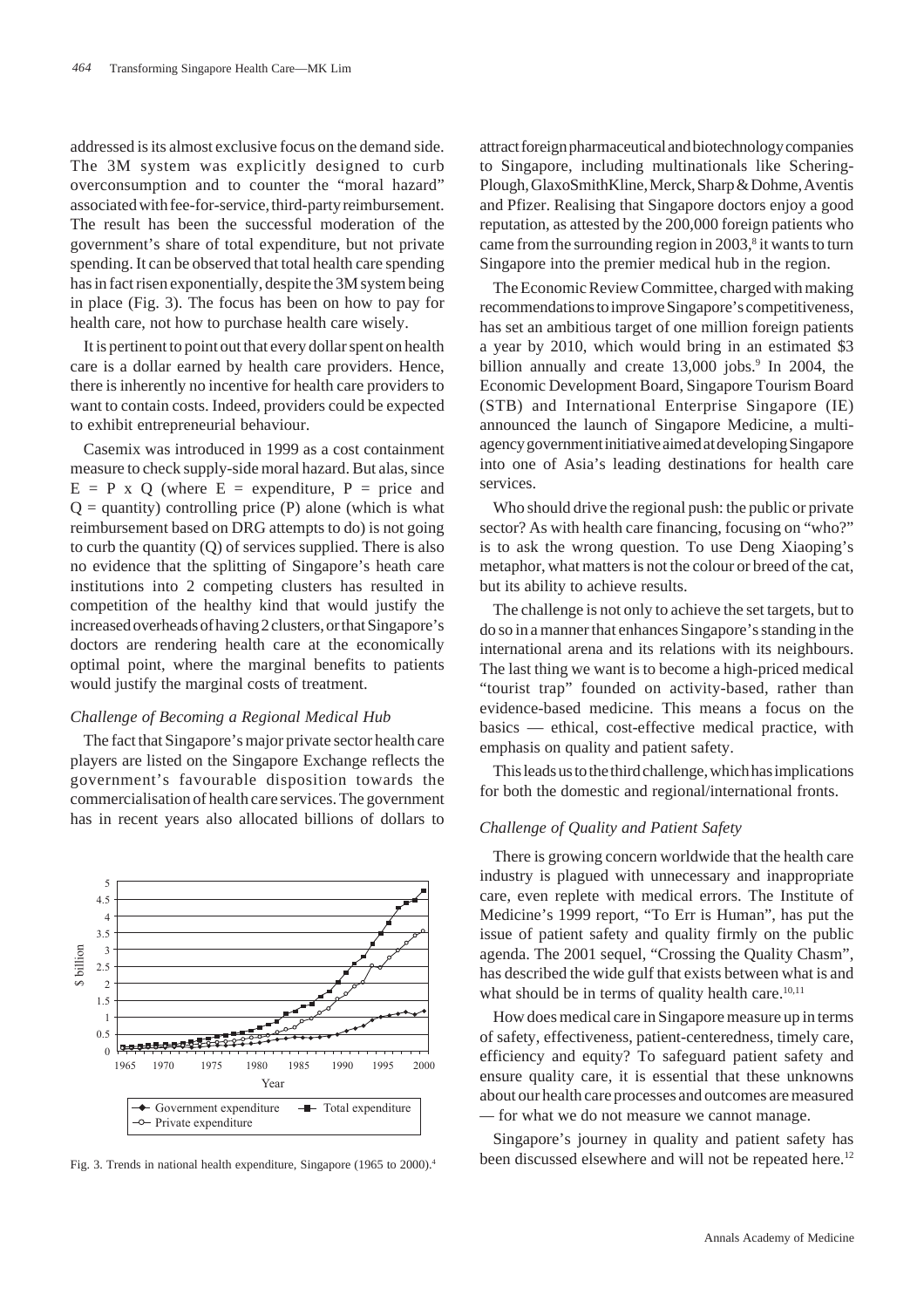One thing is clear, however: while professional selfregulation is important, it is insufficient. Regulatory structures external to the doctor-patient relationship are needed to protect the public interest and to align provider behaviour with desired goals. However, government regulation is also of limited effectiveness, for the government, too, faces the same problem of information asymmetry as the patient *—* given the large grey zone of clinical judgment and the delicate nature of the doctorpatient relationship, which precludes over-intrusive monitoring. What is needed is a new paradigm of health care regulation involving the participation of empowered consumers, more of which will be described later (Fig. 4).



Fig. 4. Tripartite regulatory framework.

#### **The Way Forward**

The three challenges highlighted above — cost containment, developing a medical hub and ensuring quality and patient safety *—* are interrelated. A focus on costs without a corresponding focus on quality and patient safety is meaningless. Care that is cheap but of poor quality is surely not what Singaporeans want or deserve. Neither will a reputation for expensive or inappropriate treatment propel us towards our goal as a medical hub.

Both cost containment and quality of care are critical factors to Singapore's success as a regional medical hub. The international market competition, as with the domestic market competition, will ultimately be decided on the basis of both price and quality. A first step towards achieving all of these goals is to create the right conditions for (a) competition, (b) consumer choice, and (c) provider cooperation.

#### *Competition*

The literature on the effects of hospital competition in the US reveals that competition has been beneficial, lowering cost and increasing quality. Market competition is conducive to innovation and continuous improvement. It provides a more appropriate equilibrium of prices, technology, and capacity than would be possible by central planning. Furthermore, studies have shown that private delivery of health care services has efficiency advantages over public delivery.

Still, whether private hospitals are more efficient than public hospitals is beside the point; what is important for market competition to work is that there is a level playing field for both public and private providers. Such a competitive model provides strong incentives for both technical and allocative efficiency. Those providers (public or private) unable to compete in terms of price and quality of their services should bow out and let others step in. The government's role would be to monitor and enforce contractual arrangements. It should provide oversight, not micro-manage, and should intervene only when there is market failure.

It is telling that the imperative for cost control and increased efficiency has driven even the welfare states of Europe to introduce competition in their health care systems. In tax-based systems (e.g., the UK), this has meant the establishment of "internal market" mechanisms, enforcing a split between purchasers and providers. The evidence from Scandinavian countries shows that competition and a split between providers and purchasers improve productivity, access and quality.13

Singapore's health care environment is presently competitive in form but not in substance. Despite restructuring, the Singapore government still multi-hats as regulator, policymaker, asset owner, and major purchaser and provider of services, remaining effectively in control of the 2 health care clusters. This makes arms-length regulation difficult. The inter-cluster competition is somewhat artificial and may even be counterproductive. The government should further distance itself from the public provider role and confine itself to being a policy setter and unbiased regulator, applying a consistent approach to all service providers. Public sector providers should be given greater exposure to market forces, including having to compete with the private sector for a share of statesubsidised patients.

#### *Consumer Choice*

Singapore's regulatory framework should not merely consist of 2 parties, namely the regulator (MOH) and the regulated (public and private providers). It should ideally be tripartite, in which empowered and well-informed consumers play their rightful role in selecting health care providers on the basis of price and quality of care provided (Fig. 4). Information asymmetry would not be an insurmountable barrier once the full power of information technology plus the role of the media is brought to bear.

The government's role should be to ensure transparency of key performance measures across the system so that consumers will be well informed and able to make sound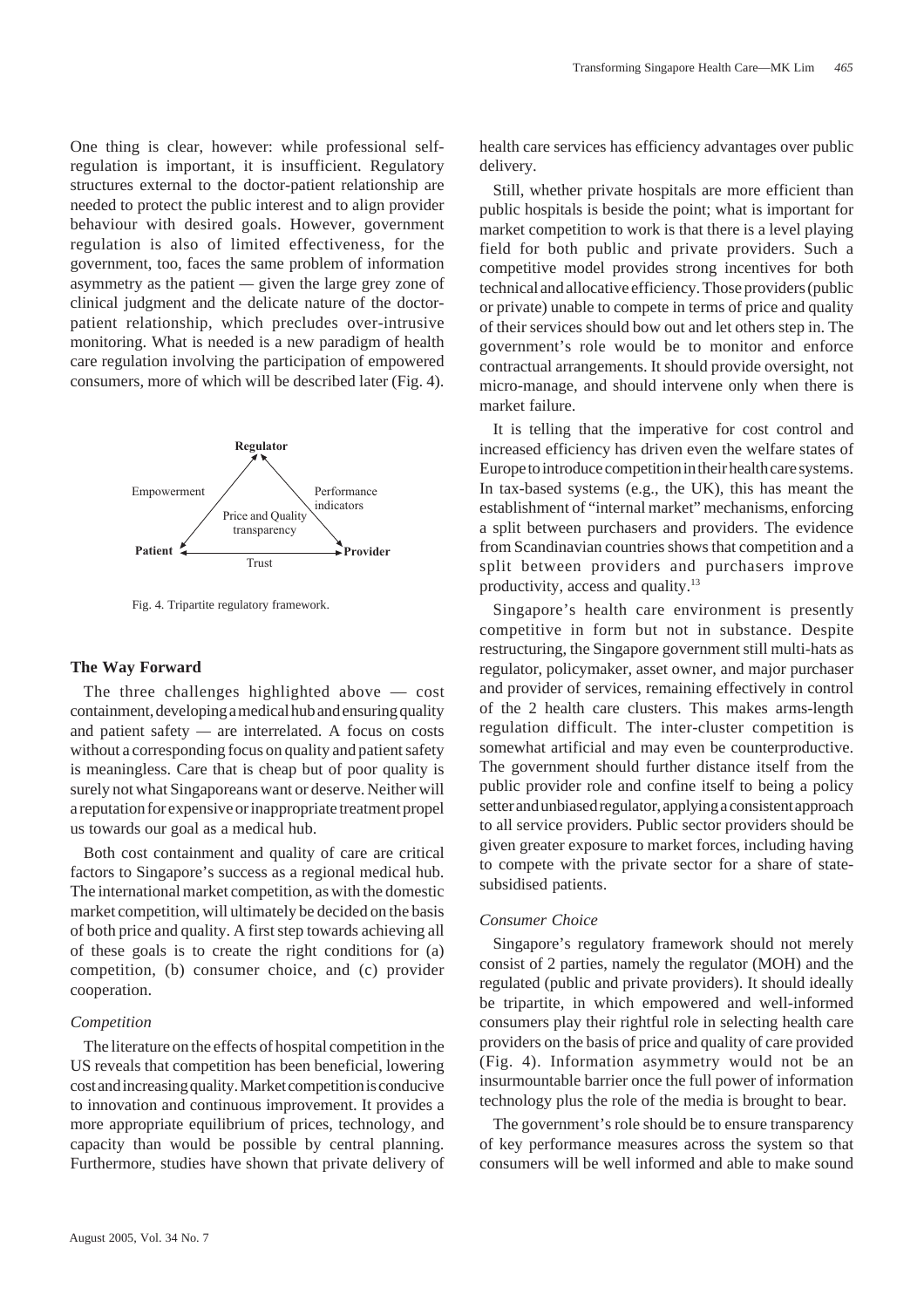decisions. The publication of selected prices of certain procedures on the Ministry of Health website in 2004 has already led to some dramatic price reductions. Once government websites start publishing reliable and valid provider data on quality, safety and health outcomes in addition to pricing, there will be a major shift in the balance of power, resulting in a more stable equilibrium of provider accountability. Providers would be motivated to improve responsiveness to consumer preferences, and consumers would be empowered to choose freely between providers, both public and private, on the basis of cost, quality and other desirable attributes.

## *Cooperation*

The twin notions of competition and cooperation among providers need not be contradictory. Providers already know there is advantage to be gained by cooperation (which was what "clustering" of public sector hospitals was supposed to do, except that it would have worked better if the cooperation had been spontaneous rather than forced).

"Coopetition", or cooperation amidst competition, should be the watchword as Singapore strives to become a regional medical hub. Ultimately, Singapore's health care institutions must compete successfully with the "competition out there" on the basis of clinical quality and price, in addition to other desirable service characteristics such as "one-stop, seamless care". For this to happen, Singapore providers must first get their internal act together. Only by cooperating can they leverage on the respective strengths of the public and private sectors, and can they hope to innovate and create higher-value health systems than what others offer.

The Electronic Medical Records Exchange (EMRX) is a fine example of inter-cluster cooperation. In addition, Singapore's first Cyclotron (at a shared cost of \$5.5 million) to support the operation of positron emission tomography scanners is a good example of cooperation between the public (SingHealth) and private (AsiaMedic and Medi-Rad Associates, a subsidiary of Parkway Holdings) sectors, contributing to the common goal of enhancing Singapore's standing as a hub of medical excellence.

Continuous dialogue is needed to build trust and to evolve a common strategic vision. Just as cooperating with competitors in the local market brings mutual advantages, avenues for strategic alliances with external partners or competitors to achieve win-win situations should also be explored.

## **Conclusions**

# *Strength: Public-Private Partnership Foundations Already in Place*

Prudent policies involving public-private partnerships in

both health care provision and health care finance have conferred on Singapore a distinct advantage over other nations facing similar challenges of diminishing resources in the face of increasing demands: It is far easier to set priorities when patients are conditioned to cost-sharing rather than free health care, and when the range of policy options available is broadened by a healthy mix of public and private providers.

## *Weakness: Insufficient Evidence Base for Policy Making*

A key weakness of Singapore's health care system is its lack of a culture of rigorous and transparent evaluation. For example, no major effort has been undertaken to gather relevant data in a systematic manner over time to assess the full impact of hospital corporatisation. Neither has the 3M system been subject to critical analysis with all the relevant data at disposal. Likewise, to be the market leader in health care provision in the region requires in-depth knowledge and an understanding of the nature and behaviour of crossborder trade in health care services, the cost and quality performance of self versus the competition, and the healthseeking behaviour of local and regional consumers.

Formulating health policies without the benefit of health policy research is like flying an expensive passenger aircraft without instruments. Given that Singapore spends \$5 billion on health care annually, and is set to invest millions more to build the base to attract the regional health care clientele, it would seem penny wise, pound foolish not to invest a tiny fraction of that to find out what works and what doesn't.

# *Going Forward*

If Singapore's health care system is to be transformed into a modern and responsive 21st-century health care system, it needs to be decidedly consumer-focused. In particular, it needs to be competitive in terms of price and quality because that is what consumers everywhere expressly look for. A tripartite model of health care regulation, involving the active participation of empowered consumers, is Singapore's best hope for containing costs and ensuring quality of care.

Getting the internal (i.e., domestic health care) and external (i.e., regional medical hub) acts together are two sides of the same coin, involving the same principles of competition, consumer focus and cooperation. "Who (public or private) does what" is not as important as "what gets the job done".

# *Recommendations*

The devil is (as always) in the details, but it is proposed that the following broad principles should form the basis of strategic planning and structural reform aimed at getting our internal and external acts together: